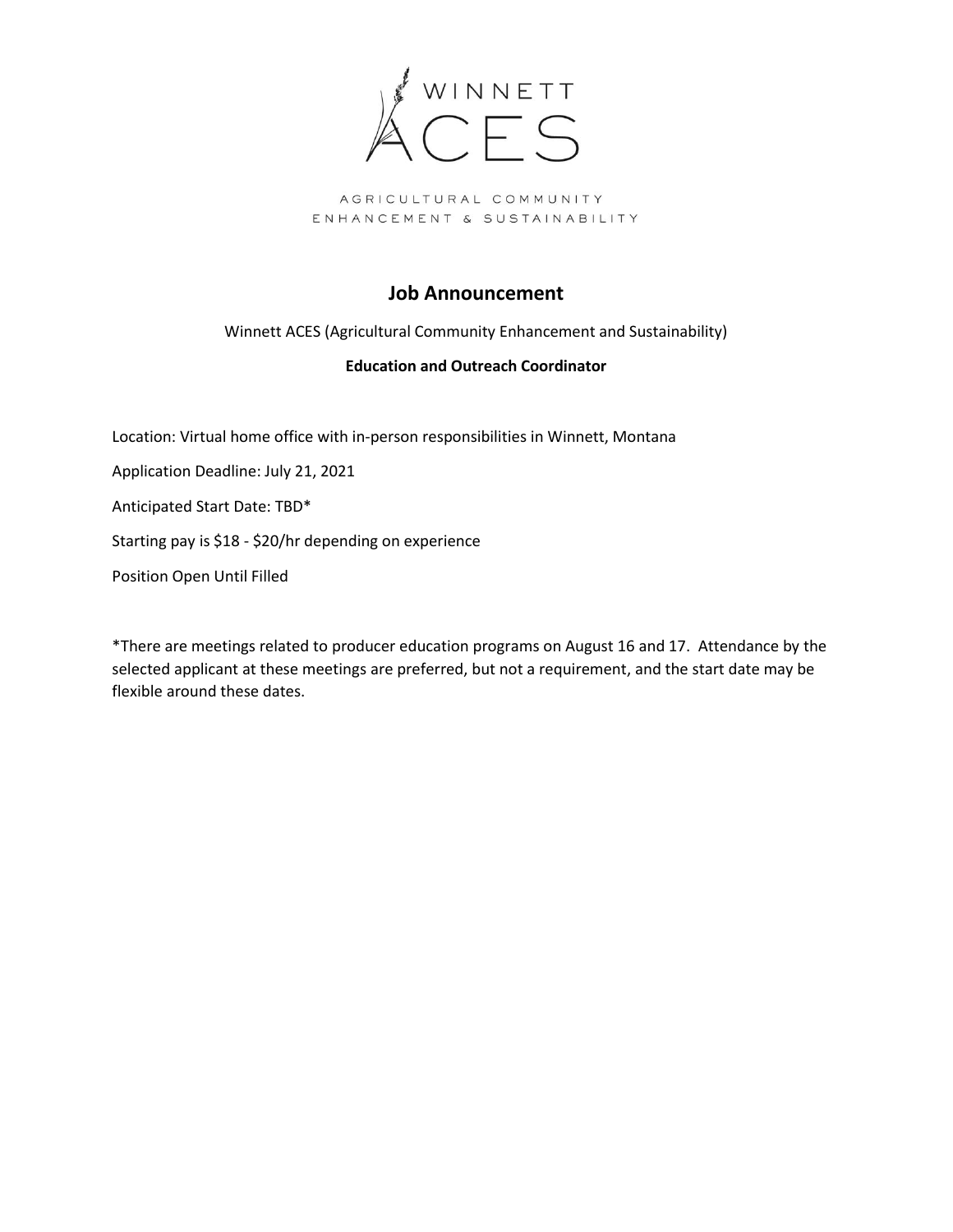

## **Job Title: Winnett ACES Education and Outreach Coordinator**

#### Position Background:

In November 2016, a group of ranchers from the Winnett area met to discuss the sustainability of their community and the pressures affecting it now and in the future. What began as an informal discussion about wildlife management has grown into an effort to address all aspects of community sustainability with the ultimate goal of ensuring the survival and success of our Winnett community. ACES has developed committees to work on the many tasks related to community success, including an Education Committee. The Education Committee has the following mission: Winnett ACES will provide educational opportunities for rural community members to increase economic, social, and cultural resiliency and will provide outreach opportunities for the public to engage with rural communities and agricultural producers.

More information about Winnett ACES can be found at [winnettaces.org.](winnettaces.org)

Working with the Natural Resources Conservation Service and the World Wildlife Fund, the Winnett ACES has secured five years of funding for a full-time Education and Outreach Coordinator to work in central Montana.

### Job Description:

The Education and Outreach (E&O) Coordinator will work with the Winnett ACES staff, education Committee, ACES members, and ACES Board of Directors to build an education and outreach program for the Winnett ACES. The E&O Coordinator will report to the Board of Directors.

The E&O Coordinator will focus on three main priorities for Winnett ACES: 1). Coordinate and implement educational workshops and other offerings for producers in central Montana, 2). Provide outreach for the public about ranching, 3). Work with landowners to identify natural resource concerns and conservation projects.

#### Responsibilities:

- Landowner Engagement and Targeted Implementation Plans (TIPs). (20% of time)
	- $\circ$  Work with agricultural producers in central Montana to identify natural resource concerns and conservation projects.
	- o Work with the NRCS to develop Targeted Implementation Plans based on identified natural resource concerns.
- Educational programming for agricultural producers. (40% of time)
	- o Work with the Winnett ACES Education Committee to identify educational programming for agricultural producers.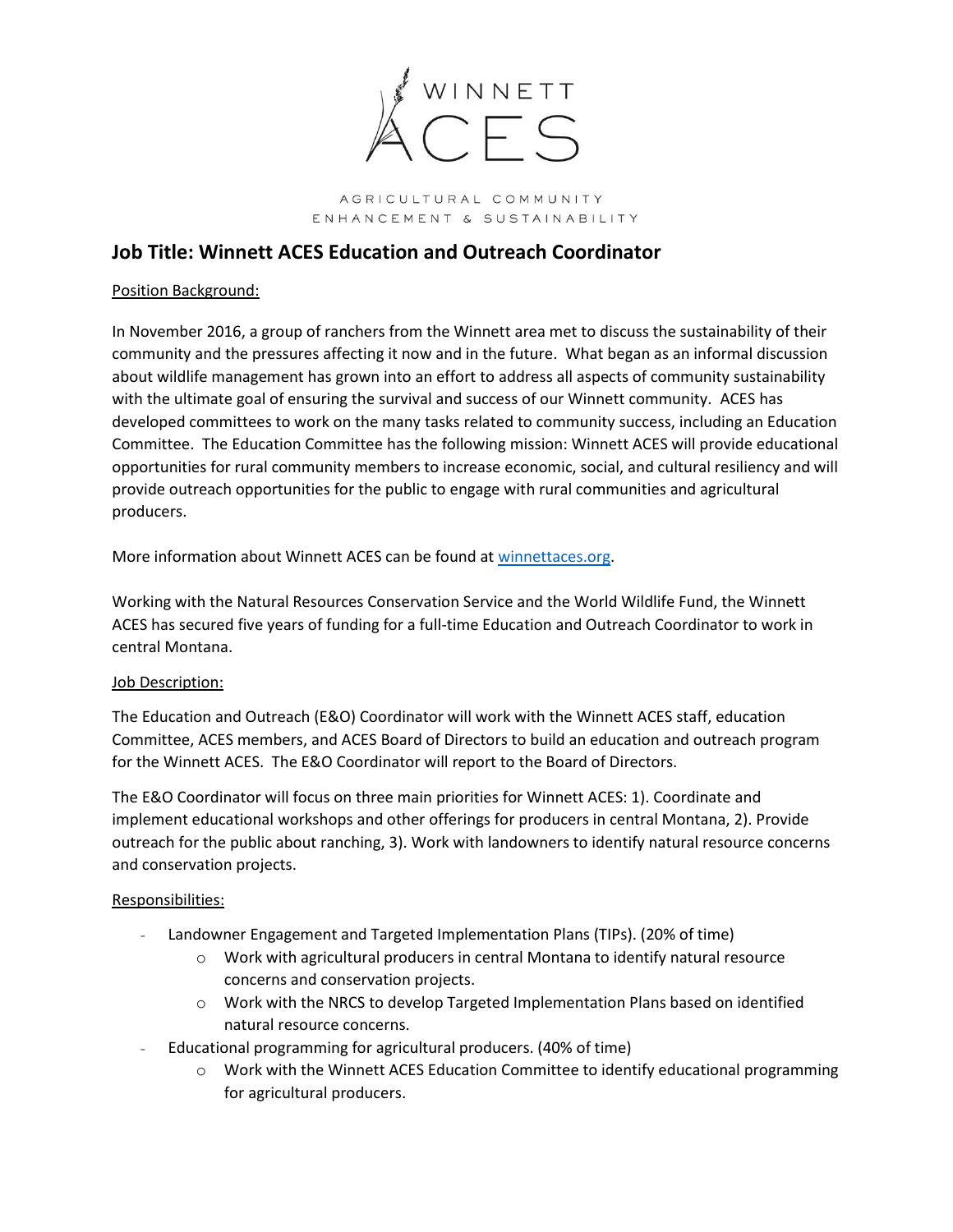

- o Participate in the Ranchers Stewardship Alliance Young Farmers and Ranchers Committee to identify educational programming for agricultural producers.
- $\circ$  Coordinate educational workshops (speakers, content, location, registration, etc.).
- $\circ$  Coordinate dissemination of educational material (i.e. transition planning materials shared with community members).
- o Connect producers with educational resources.
- o Develop a rancher mentorship program.
- Outreach opportunities for engaging the public with producers and grasslands. (40% of time)
	- o Work with the Winnett ACES Board of Directors and the Education Committee to identify outreach opportunities for engaging Agency and NGO staff and the general public with agricultural producers and the grasslands.
	- o Develop tour programming to expose Agency and NGO staff to agricultural operations in the grasslands.
	- $\circ$  Develop workshops/tours for the general public to interact with and learn more about ranchers/ranching.
	- $\circ$  Develop field school scenarios that will provide opportunities for urban dwellers to experience and learn more about agriculture and grasslands.
	- o Create programming for a "connecting with landowners" annual/bi-annual conference.
	- o Develop an Education and Outreach Plan for property owned by Winnett ACES.

Necessary Skills and Knowledge:

- Knowledge of rural communities in the west.
- General knowledge of the agriculture industry.
- Excellent communication skills.
- Comfort with public speaking and making presentations.
- Excel, Word, Powerpoint and general computer skills.
- Personal qualities of integrity, credibility, and a commitment to and passion for Winnett ACES' mission.

It is expected that the coordinator will use a personal computer and phone and will work remotely. The coordinator will use his/her own vehicle; however, work-related travel costs will be paid by the ACES at the state mileage and per diem rates.

Term: The position is 40 hours per week. The position is funded for five years. The successful applicant will work with the ACES Operations Coordinator to secure funding to continue the position after five years.

Compensation: \$18-20/hour depending on experience.